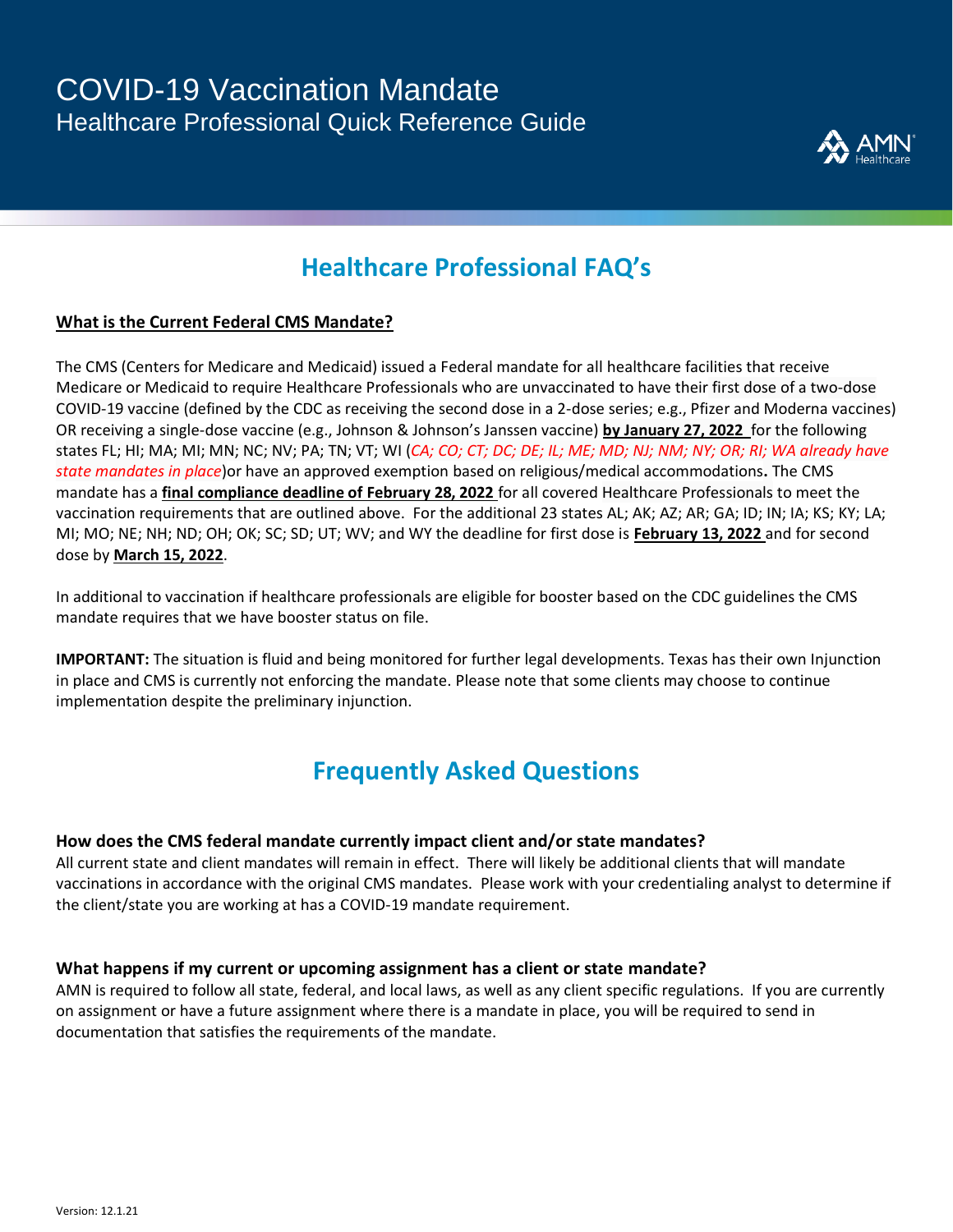## COVID-19 Vaccination Mandate Healthcare Professional Quick Reference Guide



#### **Is there a Separate OSHA Mandate?**

Additional federal COVID-19 mandates have been issued including the federal OHSA 100+ Employee Emergency Temporary Standard (ETS). The OHSA ETS applies to organizations with more than 100 employees and independent contractors. The OHSA ETS mandate applies where the federal contractor/subcontractor mandates and/or the CMS mandate does not already apply. For most health care organizations, the OHSA ETS Healthcare Professional impact is much less than that of the CMS mandate. The federal government has *currently suspended* OHSA ETS implementation due to a court order preventing enforcement for the immediate future.

#### **What is AMN Doing to Comply with the Mandate?**

To comply with Federal, State, Client and Internal AMN requirements, AMN is working hard to collect vaccination documentation for all Healthcare Professionals who have not yet informed us.

AMN is prioritizing all mandate requests according to the regulatory body (federal, state, local, client) to comply with all processes and protocols. 

The need to have accurate data is more important than ever, as we continue to navigate this ever-changing landscape. We appreciate the support in getting updated documentation to us as soon as possible.

#### **What does it mean to be "fully vaccinated"?**

Fully vaccinated is defined by the CDC as receiving the second dose in a 2-dose series (e.g., Pfizer and Moderna vaccines) OR receiving a single-dose vaccine (e.g., Johnson & Johnson's Janssen vaccine) AND a 2-week period having passed since the administration of the last vaccine dose. However, some states and clients are reviewing what "fully vaccinated" means and may interpret being fully vaccinated once eligible as having documentation of booster on file.

### **What qualifies for a religious or medical exemption?**

\*Requests for exemption for medical or religious reasons do require additional documentation so that the accommodation request can be reviewed.

Medical: Letter on Provider letterhead with signature (MD/DO/NP/PA) and/or stamp indicating the medical reason you are not able to receive the vaccine.

Religious: Complete the "Request for Religious Accommodation/Exemption to COVID-19 Vaccination Requirement." form. All fields need to be completed.

Personal: Many states and clients do not accept personal exemptions. Please work with your Recruiter and Credentialing Analyst to ensure that your assignment location accepts personal exemptions.